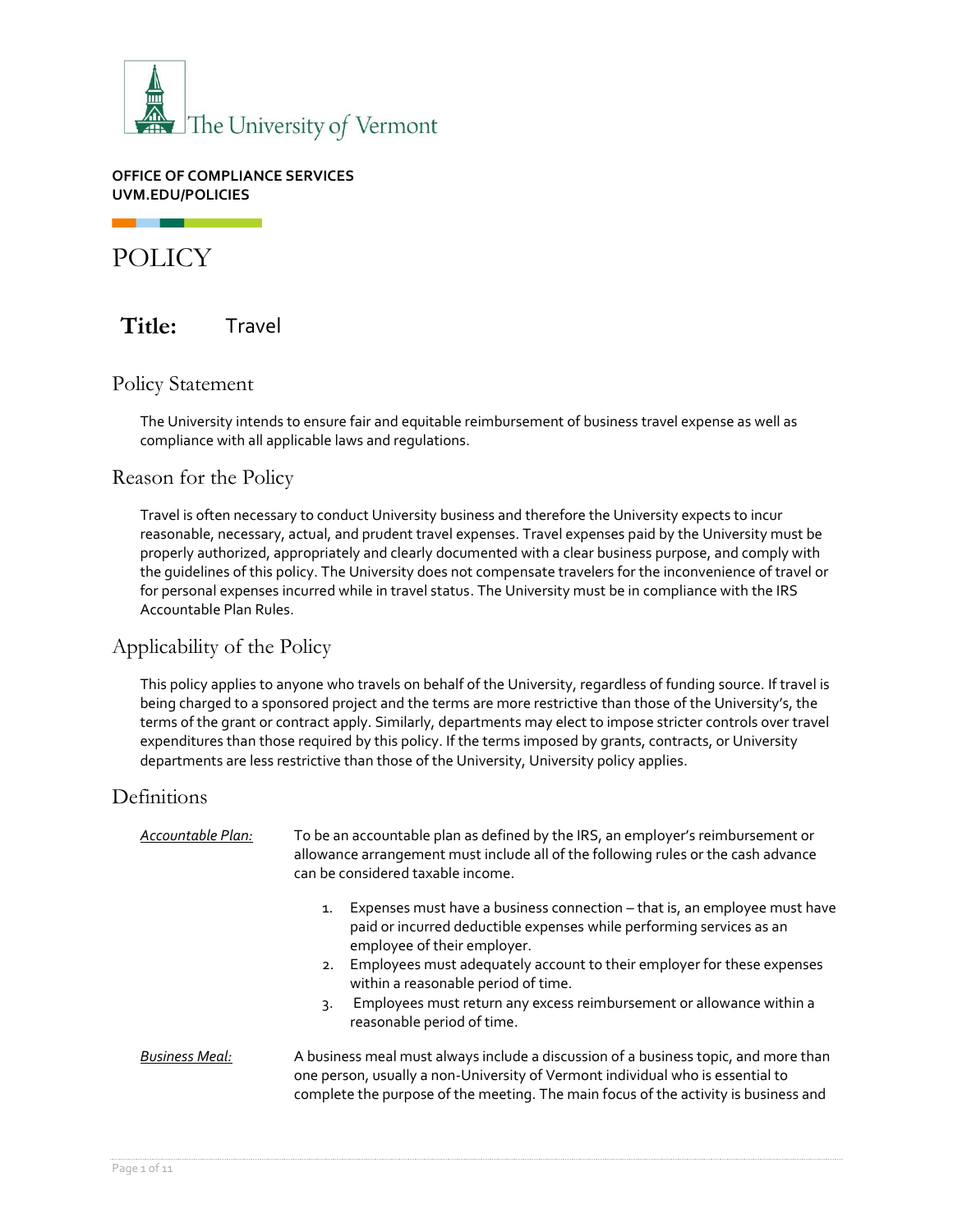consumption of food is incidental to the purpose of the meeting. Business meals that are attended only by University employees should be infrequent, and must meet a higher documentation standard – demonstrating what other options were considered rather than meeting for lunch/dinner, etc. A meal consumed by an individual dining alone does not constitute a business meal.

- *Business Meal during Travel:* A business meal can occur during travel if it is a meal consumed while on a trip, which includes a non-University of Vermont individual who is essential to complete the purpose of the meeting, and the primary discussion is a business topic. Refer to the Business Meal, Hospitality and Amenity Policy for documentation requirements.
- *Mileage Reimbursement:* For use of an employee's personal vehicle to conduct University business is intended to cover the costs to operate the vehicle, including insurance costs. The University's insurance is always excess over any personal automobile insurance carried by the employee who uses their personal auto on University business. The University recommends that employees who regularly use their vehicles on University business maintain auto liability insurance with limits of at least \$100,000 for bodily injury and property damage liability. Under no circumstances does the University reimburse an employee for damages to his/her vehicles (i.e. otherwise known as collision or comprehensive damages under an auto insurance policy).
- *Substantiated:* Expenses documented with itemized receipts, dates of travel, business purpose, etc.
- *Travel Meal:* A meal taken while on travel status; the employee is away from home on a trip requiring an overnight stay.
- *Travel Status:* You are traveling away from home if your duties require you to be away from the general area of your tax home for a period substantially longer than an ordinary day's work, and you need to get sleep or rest to meet the demands of your work while away.
- *Unsubstantiated:* Expenses which are not documented with itemized receipts, dates of travel, business purpose, etc.
- *University Business:* Defined as "while on assignment by or at the direction of the University for furthering its business interest."

# Procedures

## **I. GENERAL TRAVEL POLICY PROVISIONS**

- **1.** Travel Authorizations are required for both international travel and out-of-state domestic travel requiring an overnight stay. Travel Authorizations are approved at the departmental level. Travel must not commence without official authorization being given. Travel arrangement, such as conference registration payments, airline tickets, hotel reservation payments, etc., should not be made until the travel has been approved.
	- a. Travel authorizations must be entered in PeopleSoft at least 14 days prior to departure.
	- b. Travel without an authorization will need to be paid for out of personal funds (i.e., these expenses will not be reimbursed, and if purchased with a PurCard, the unauthorized debt will need to be repaid to the University.
	- c. Travel Authorizations are required when requesting cash advances. If a cash advance becomes delinquent, the employee will not be allowed to take out additional advances until all their delinquent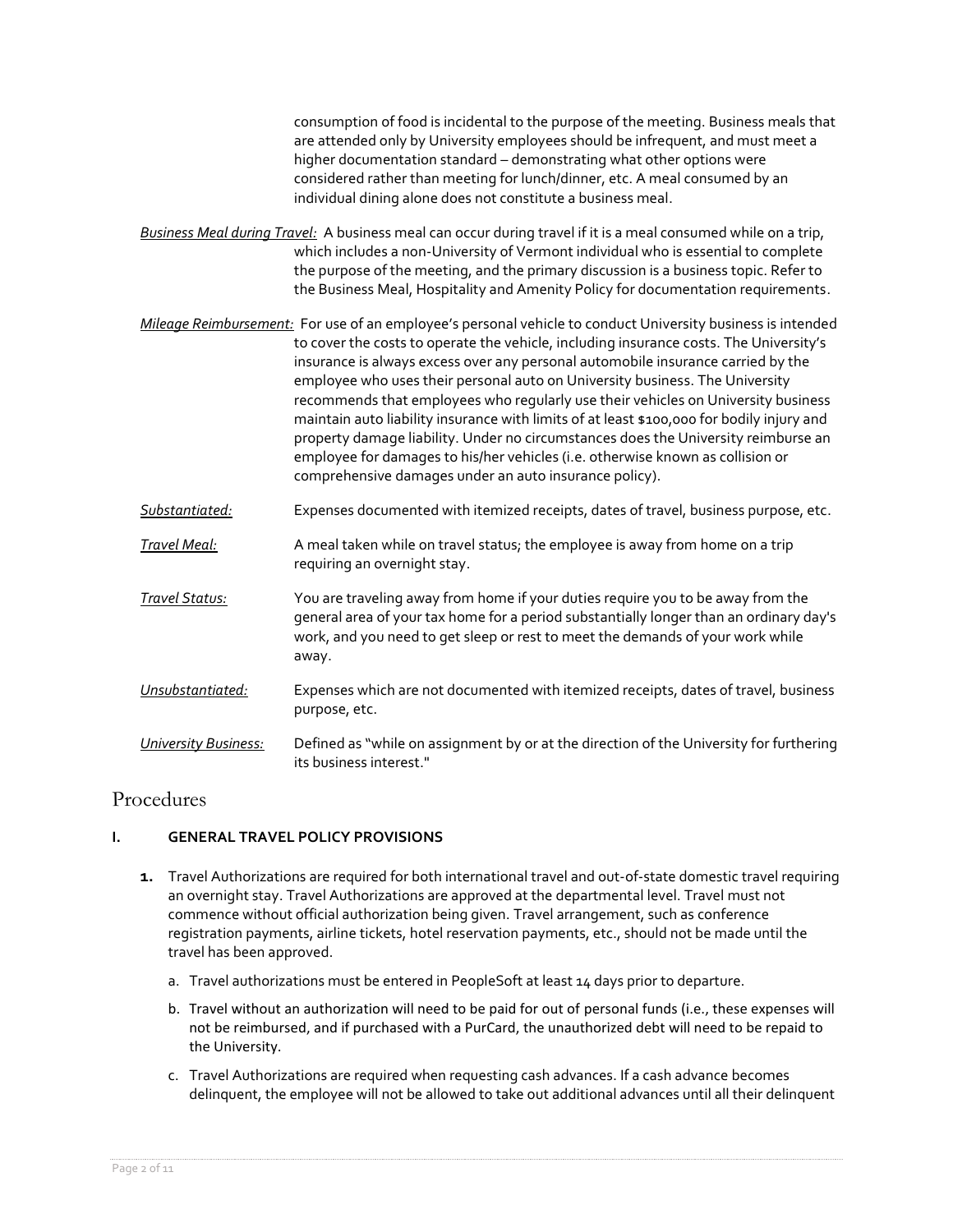advances are fully collected and/or accounted for and reconciled.

- **2.** No travel expenses will be reimbursed before the trip has occurred. If expenses must be incurred before the trip (e.g., airfare, conference registration, hotel, etc.), a University purchasing card should be used as means of payment. A cash advance is to be used during the trip only, not to pay for trip expenses before the start date of the trip.
- **3.** Receipt requirements for travel expenses, excluding travel meals:
	- **a.** Itemized receipts are required for all expenses incurred by the traveler while on University of Vermont travel status.
	- **b.** Original, scanned or digital receipts are acceptable.
	- **c.** If attending a conference, attach the conference brochure, agenda summary, etc. This can be electronically attached to the expense report in PeopleSoft.
	- **d.** Lost receipts, for those travel expenses requiring receipts: if a receipt is lost, misplaced, or damaged beyond legibility, the traveler is responsible for contacting the vendor and requesting a copy of the receipt. This applies regardless of method of purchase, i.e., cash, purchasing card, personal credit card, etc.
	- **e.** If the traveler is unable to submit a receipt, the expense amount will be deducted from the total reimbursement.
	- **f.** If traveling in a developing country where itemized receipts may not be readily available, maintain a log during the trip to record all expenses. Provide documentation to verify destination and dates of trip (airline receipts, for example).
	- **g.** Tips for bellhop, housekeeping, do not require receipts (maximum of \$10.00 per day).
- **4.** Receipt requirement for travel meals: the University will reimburse the actual expense up to \$60.00 per day for domestic meals and actual expense up to \$75.00 per day for international meals without original, itemized receipts. This is true regardless of method of payment (cash, University purchasing card, etc.).
	- **a.** Original, scanned or digital receipts are acceptable.
	- **b.** If an employee is seeking reimbursement for meals totaling more than \$75.00 per day internationally, all itemized receipts are required for that day's meals (not just for the amount greater than \$75.00). In no case will the University reimburse any employee for meals totaling more than \$90.00 per day, per person for international travel.
	- **c.** An itemized receipt is required for a travel meal for multiple University employees paid by one employee.
- **5.** A request for reimbursement of travel expenses must be submitted within sixty (60) calendar days after return from a trip. If the employee is requesting reimbursement for frequent instate travel, travel forms must be completed on at least a monthly basis.
- **6.** All travelers, delegates, and approvers are responsible for understanding and complying with the Travel Policy.
- **7.** If a delegate enters a Travel Expense report, the traveler must sign the form. Signature stamps are not allowable. Signing on behalf of others is not allowable.
- **8.** All travel reimbursements must be approved electronically by the designated approver after documentation is reviewed.
- **9.** The person approving the traveler's reimbursement request is responsible for reviewing the adequacy and accuracy of receipts and other required supporting documentation, and the reasonableness and appropriateness of all expenditures.
- **10.** An approver cannot approve their supervisor's Travel Expense form. It must be reassigned.
- **11.** A printed expense report must be sent to the Disbursement Center.
	- **a.** Attach required original, itemized receipts to the printed expense report; or
	- **b.** Required receipts can be scanned and attached to the expense report in PeopleSoft; or digital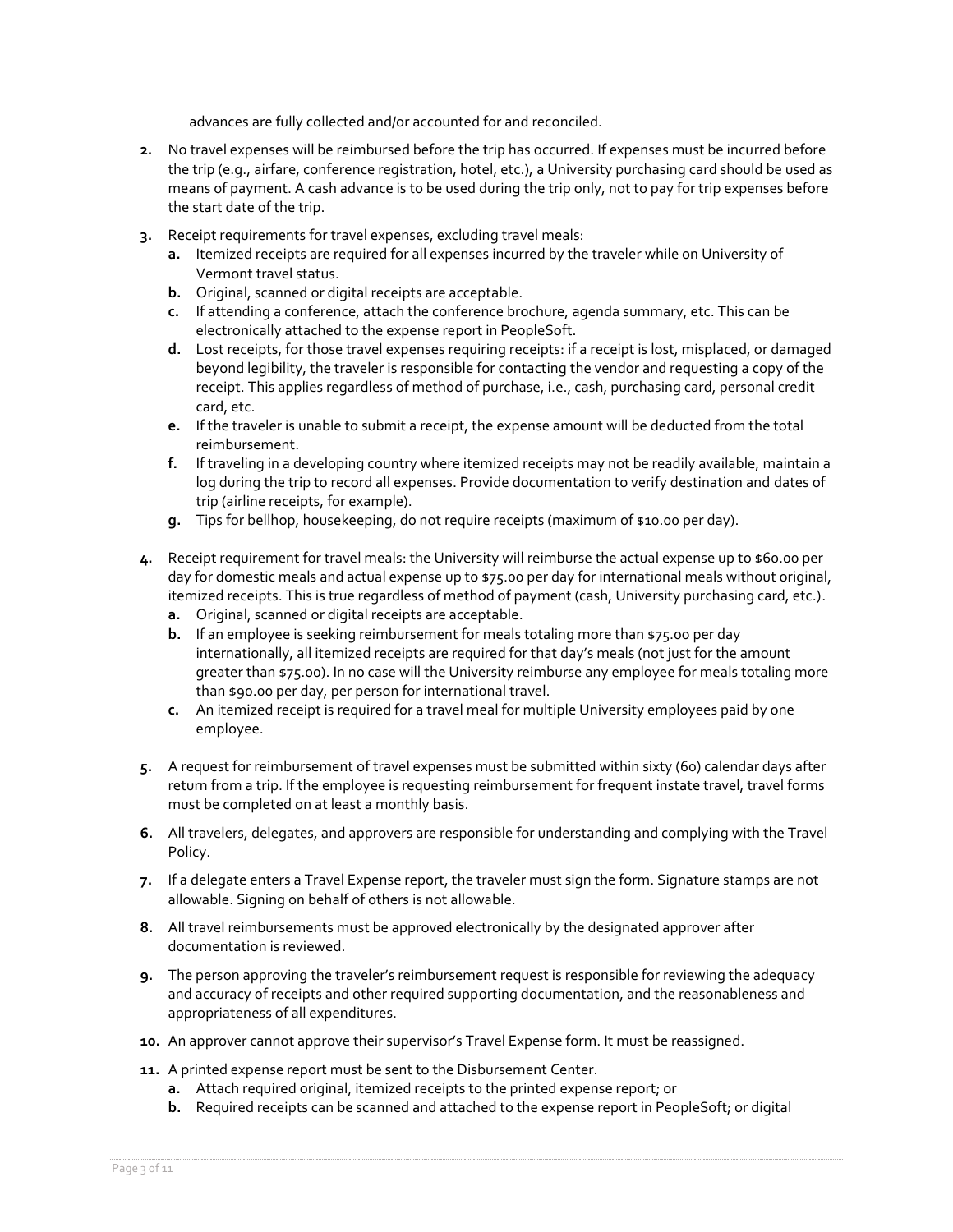receipts can be attached to the expense report in PeopleSoft.

- **c.** An expense report that does not have receipts (mileage only) must be sent to the Disbursement Center.
- **12.** Expense reports out of compliance with this policy are subject to additional review.

#### **II. ELIGIBLE TRAVELERS**

**1.** University of Vermont Employees

For the purpose of this policy, University employees are those individuals with an active assignment in Human Resource Services who receive monetary compensation in exchange for services rendered to the University.

**2.** Post-Doctoral and Other Non-degree Candidates

Post-doctoral trainees/fellows may be reimbursed for travel expenses if there is a University businessrelated reason for the travel, e.g., the individual is required to present a paper, deliver a speech or lecture, serve on a panel, etc. as an official representative of the University. Such individuals may also be reimbursed for travel related to their training, (e.g., to conduct research at or to visit a field site or an offcampus laboratory).

**3.** Students

Undergraduate and graduate students may be eligible to submit travel expenses to the University when in one of the following relationships.

- **a.** While in the capacity of student employment or for official University business:
	- **i.** Undergraduate Students: Submit a Check Request and a University Business Certification Form to the Disbursement Center. Such reimbursement will be excluded from the student employee's income under the IRS Accountable Plan Rules.
	- **ii.** Graduate Students who are not employees: Submit a Check Request and a University Business Certification Form to the Disbursement Center.
	- **iii.** Graduate Students: Reimbursements for travel expenses may be processed through the PeopleSoft Travel and Expense module. Such reimbursement will be excluded from the student employee's income under the IRS Accountable Plan Rules.
- **b.** Outside the capacity of student employment:

Reimbursement of travel expenses incurred by undergraduate and graduate students *on behalf of the University*, outside of the context of student employment, are to be requested through the Disbursement Center via a Check Request form, with original itemized receipts and other supporting documentation showing that the travel expenses are related to:

Official University business such as:

- **i.** A faculty member's project or research program
- **ii.** The student's presentation (vs. attendance) at a conference, on behalf of the University (documentation must include conference agenda indicating the student is a speaker/presenter),
- **iii.** Student athletes who participate in off-site athletic events are also subject to NCAA rules and regulations governing travel, or
- **iv.** Student Government Association club travel.
- **c.** For the furtherance of the student's educational experience:

If the travel expense was not incurred on behalf of the University, but rather was incurred for the furtherance of the student's own educational experience, payment of such expenses is considered Scholarship, and would be awarded by completing the "Request for Payment of a Scholarship to a Student" Form. See [Payments to Students Policy](https://www.uvm.edu/sites/default/files/UVM-Policies/policies/payments2stu.pdf) and Frequently Asked Questions (under development) for details.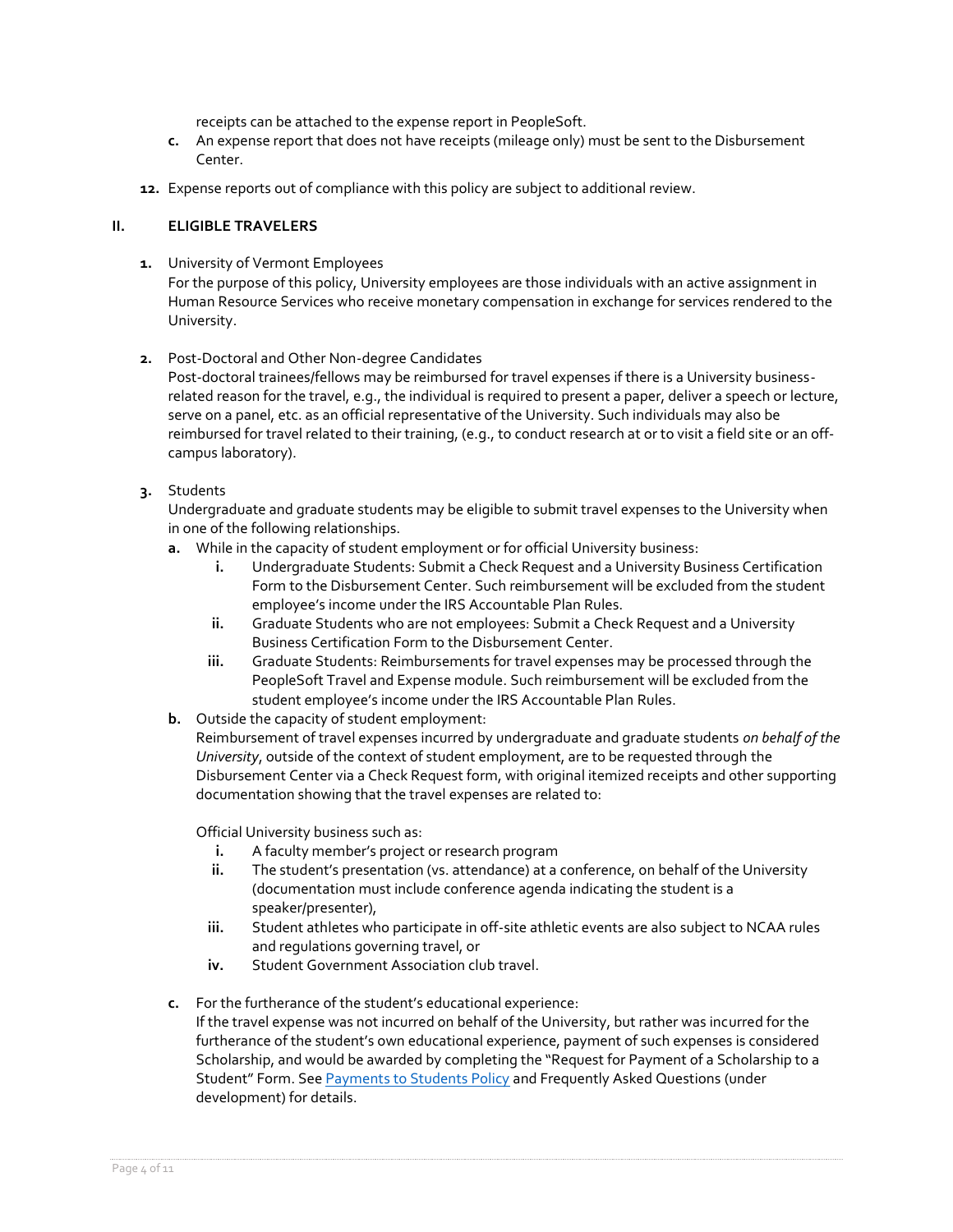#### **4.** Non-Employees

Travelers in this category include prospective employees, independent contractors, consultants, foreign visiting scholars and volunteers. Non-employees are reimbursed via a Check Request form through the Disbursement Center. *All original, itemized receipts, including travel meals, must be included* as documentation for any reimbursement of this nature due to IRS tax regulations. The original, itemized receipts must be *obtained by the University department preparing the payment. The department may submit scanned copies of the supporting documentation with the check request form.*

#### **a.** Prospective Employees

The University may reimburse the actual travel expenses related to interviewing prospective employees, when such expenses are necessary to acquire key personnel for employment at the University. Reimbursement is through the Disbursement Center, via a Check Request form. *All itemized receipts, including travel meals, must be included* as documentation for any reimbursement of this nature due to IRS tax regulations.

Transportation and lodging expenses pertaining to a candidate's interview travel may be paid directly by the University. The department conducting the interview should make such travel arrangements.

#### **b.** Independent Contractors and Consultants

Reasonable travel expenses incurred by University-retained independent contractors or consultants are reimbursable through the Disbursement Center. Such reimbursement amounts claimed must be properly substantiated with original, itemized receipts or invoices. Unsubstantiated amounts must be reported as income to the IRS for the contractor, on a Form 1099 Miscellaneous issued by the Disbursement Center or Form 1042-S as applicable.

Reimbursement of travel expenses in addition to payment for services can be made on a requisition. These payments will also require an **Employee versus Independent Contractor Determination form** completed by the department. Reimbursement of only travel expenses are to be made on a Check Request form.

#### **III. TRANSPORTATION EXPENSES**

The University will pay for or reimburse an employee for the most economical means of travel.

- **1.** Personal Automobiles
	- **a.** Use of personal automobiles is permitted and reimbursed on a mileage basis.
	- **b.** The mileage reimbursement of any trip should not exceed what it would have cost if coach airfare, including ground transportation to and from the airports, had been purchased. The difference between the cost of personal vehicle use and airfare rate will not be reimbursed.
	- **c.** The owner of the vehicle is responsible for automobile liability coverage. The University's insurance does not apply to privately owned automobiles.
	- **d.** The current mileage rate for reimbursement can be found on the [Travel web page.](https://www.uvm.edu/finance/travel) This rate covers gas, oil, maintenance, and depreciation of the vehicle.
	- **e.** The University will not reimburse for gas or repairs for personal vehicles.
	- **f.** Mileage between an employee's residence and place of work is not reimbursed.
	- **g.** An employee receiving mileage reimbursement for travel from their off-site work location to main campus will receive mileage reimbursement to the airport.
	- **h.** If it is more economical to fly from an airport other than your local airport, mileage will be reimbursed.
	- **i.** Airport parking costs will be reimbursed by the University for the duration of the University business.
	- **j.** Traffic violations are not considered reimbursable costs. All violations, including parking tickets and speeding tickets, will be the responsibility of the driver, not the University.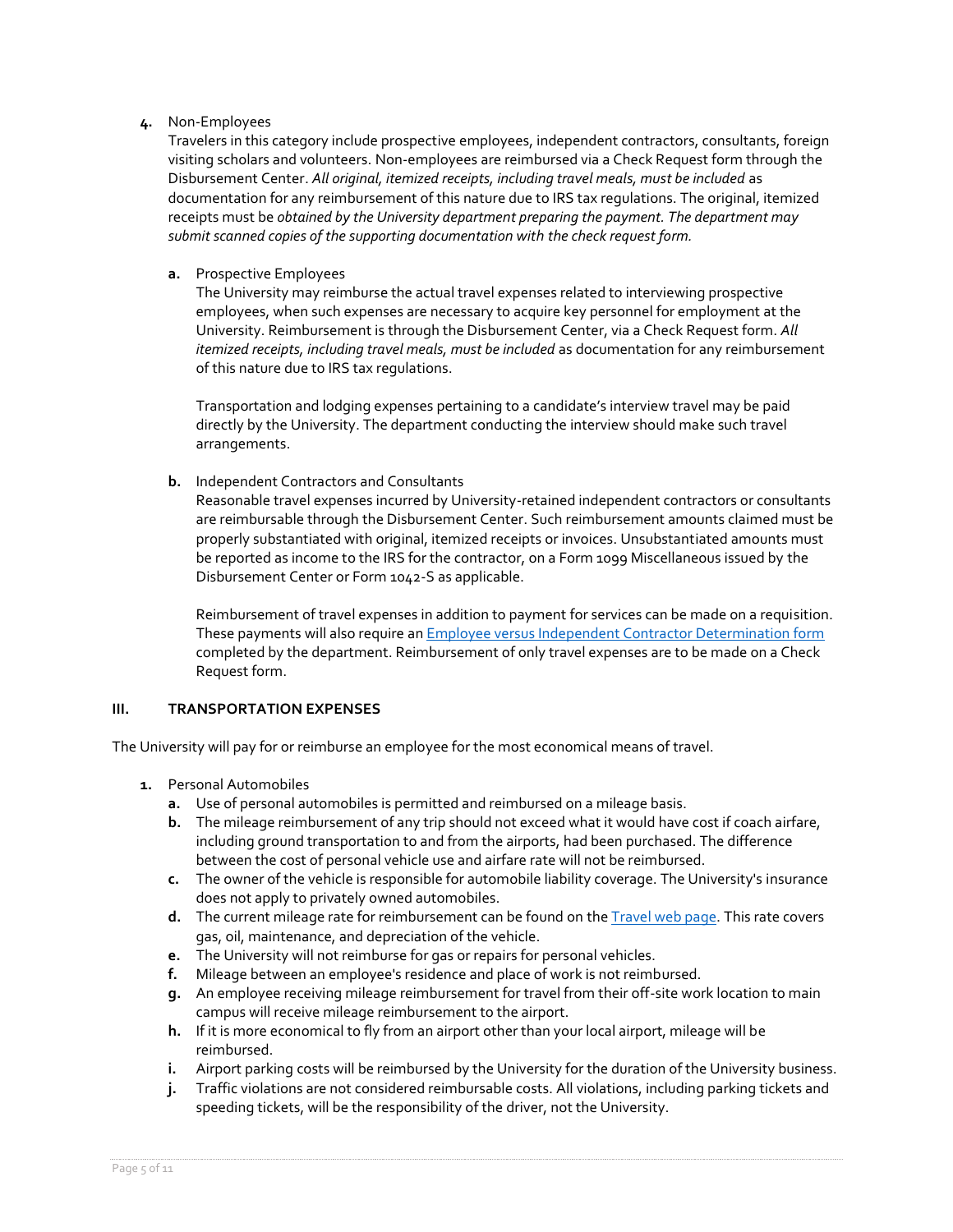## **2.** Rental Cars

Occasionally, renting automobiles is required to conduct University business.

- **a.** The University will reimburse an employee for:
	- **i.** Rental of subcompact, compact, or midsize cars.
	- **ii.** Full-size cars will be allowed only if midsize cars are unavailable or if four employees are riding in the same vehicle. A list of names of University employees traveling in the vehicle must be provided.
	- **iii.** Rental of vans is only allowable when the number of passengers warrants it.
	- **iv.** The cost of premium, luxury, or four-wheel drive vehicles will not be reimbursed.
	- **v.** Rental of vans or trucks will be allowed where a project has a short-term need to transport a large volume or heavy materials.
- **b.** Payments should be made with a University purchasing card.
- **c.** The collision damage waiver should be purchased when renting a vehicle for University business. However, the University's insurance policy provides liability protection. University insurance provides liability protection, but only with respect to injuries or damages arising out of the authorized use of a rental car for the purpose of carrying out University business.
- **d.** Local rentals should be arranged through the University vehicle rental contract to take advantage of contract rates.
- **e.** The cost of a vehicle rental should not exceed what it would have cost if coach airfare, including ground transportation to and from the airports, had been purchased. The difference between the vehicle rental and airfare rate will not be reimbursed.
- **f.** Itemized receipts for rental of motor vehicles and gasoline purchased are required.
- **g.** Please see th[e Automobile Rental Operating Procedure](https://www.uvm.edu/sites/default/files/UVM-Policies/policies/autorent.pdf) and th[e Driver Safety and Motor Vehicle Use](https://www.uvm.edu/sites/default/files/UVM-Policies/policies/driversafety.pdf)  [Policy](https://www.uvm.edu/sites/default/files/UVM-Policies/policies/driversafety.pdf) for more detailed information. Renters must abide by the terms and conditions of the rental agency's contract or rental agreement. Renters must abide by these policies in case of accident.
- **h.** Traffic violations are not considered reimbursable costs. All violations, including parking tickets and speeding tickets, will be the responsibility of the driver, not the University.

## **3.** Airfare

- **a.** Payments should be made with a University purchasing card.
- **b.** Use of a travel agency for foreign travel or group travel may provide faster, more economical service and emergency assistance.
- **c.** If a traveler chooses to pay for travel arrangements personally, *they will be reimbursed only after returning from the trip*.
- **d.** Coach airfare only is allowable. Business, first class, and premium airfare are not allowable expenses.
- **e.** Itemized receipts are required.
- **f.** If no hard copy receipt is issued for an e-ticket, a copy of the e-mail receipt including itinerary, passenger's name, cost, and transaction date will suffice.
- **g.** Thoroughly review the terms and conditions for airfare arrangements made online, particularly cancellation charges or service fees for ticket changes. Provide documentation and explanation for these additional charges.
- **h.** Reasonable baggage expenses are allowable for the traveler on University business.
- **i.** Trip cancellations/emergency medical insurance are allowable for foreign and group travel.

## **4.** Other Ground Transportation

Employees should select the least expensive mode of ground transportation that is appropriate. Van, bus, or other ground transportation is usually available at a less expensive rate than individual taxi rates. Many hotels offer shuttle service to and from airports.

**5.** Private Aircraft

To ensure proper liability coverage, employees should notify Risk Management, (802) 656-3242, when using their own aircraft for University business travel. The University will not reimburse for more than commercial modes of transportation.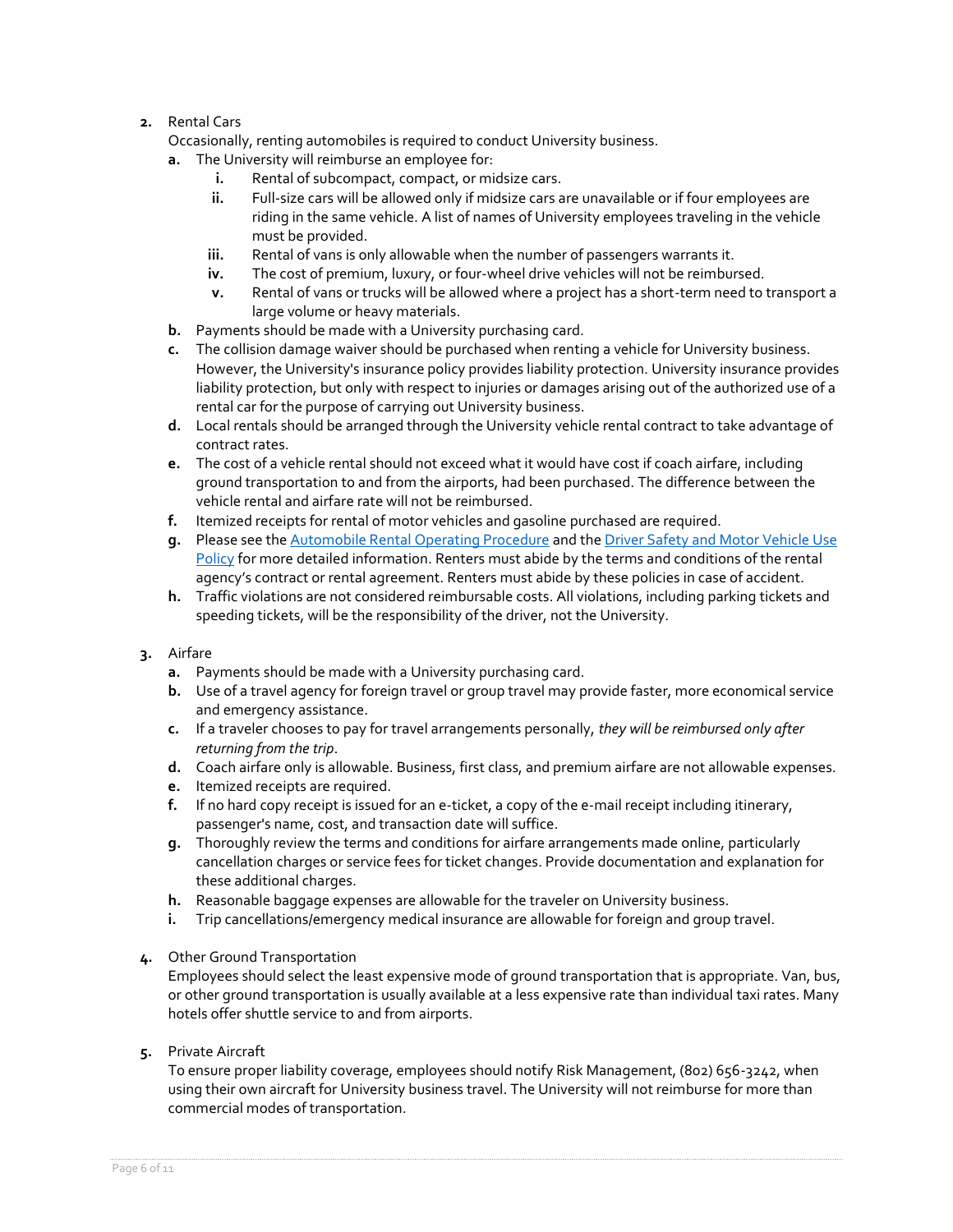#### **6.** Indirect/Interrupted Itineraries

When a traveler takes an indirect route, or interrupts travel from a direct route for other than University business, any additional personal expense shall be paid by the traveler. The University will reimburse for the business portion of the trip after completion. The traveler is responsible for producing documentation of the cost of the business portion of the trip.

#### **IV. LODGING EXPENSES**

Reasonable hotel and motel room costs are allowable. If two people occupy a double room, one of whom is not on University business, only the single rate may be charged to the University. Employees should always ask for corporate or educational discount rates before renting a room. No paid TV, internet charges for other than University business, personal phone calls, or other personal entertainment items are allowable. Itemized hotel receipts are required, and should include the town or city, the name of the establishment, dates, rates, occupancy and a description of each charge. If the hotel requires the first night be paid in advance to hold a reservation, the traveler should use a University purchasing card, or the University will reimburse the one night expense prior to the trip.

Expenses such as meals, internet access, long distance phone charges, parking, etc. charged on the hotel room bill must be broken out on the expense report so that items will be charged correctly in the accounting system.

#### **V. TRAVEL MEAL EXPENSES**

Actual and reasonable meal or banquet expenses while on *overnight* travel status are allowable. The actual meal expenses, including reasonable tips, are not to exceed \$60.00 per day for domestic travel and \$90.00 per day for international travel. This is the upper limit of what the University defines as "reasonable" for three meals per day. This amount includes out-of-pocket expenses, purchasing card transactions, and in-room meals. This is *not* a fixed per diem. This limit is updated as needed and is available on th[e Travel website.](https://www.uvm.edu/finance/travel) Any meal expense over the \$60.00 per day maximum for domestic travel and \$90.00 per day maximum for international travel will be borne by the traveler.

Daily meal expenses exceeding \$75.00 for international meals must be documented by itemized receipts for the full dollar value. Receipts are not required for daily meal expenses that are below that amount.

If paying with a University purchasing card, you may not submit for reimbursement on a travel and expense report, nor exclude that amount in the daily meal total.

Meals for multiple University employees paid by one University employee require an itemized receipt.

Meals in lieu of those included in conference registration fees are not allowable without written justification. If a traveler chooses to decline a meal provided as part of a conference, without justification, and purchases a meal elsewhere, they must assume the cost. Justifiable reasons to decline a meal otherwise provided include required meetings with colleagues and clients for University-related business (see Business Meal, Hospitality and Amenity Policy).

If an employee hosts a business meal while on travel status, that meal must be accounted for on the expense report using the business meals expense type, and be documented according to the Business Meal, Hospitality and Amenity Policy. Include the itemized receipt of the business meal. The cost of the business meal is counted toward the daily maximum reimbursable amount.

Meal expenses incurred on trips that do not require an overnight stay (and therefore the trip does not meet the requirement of travel status) are *not* allowable under University policy or IRS Accountable Plan Rules.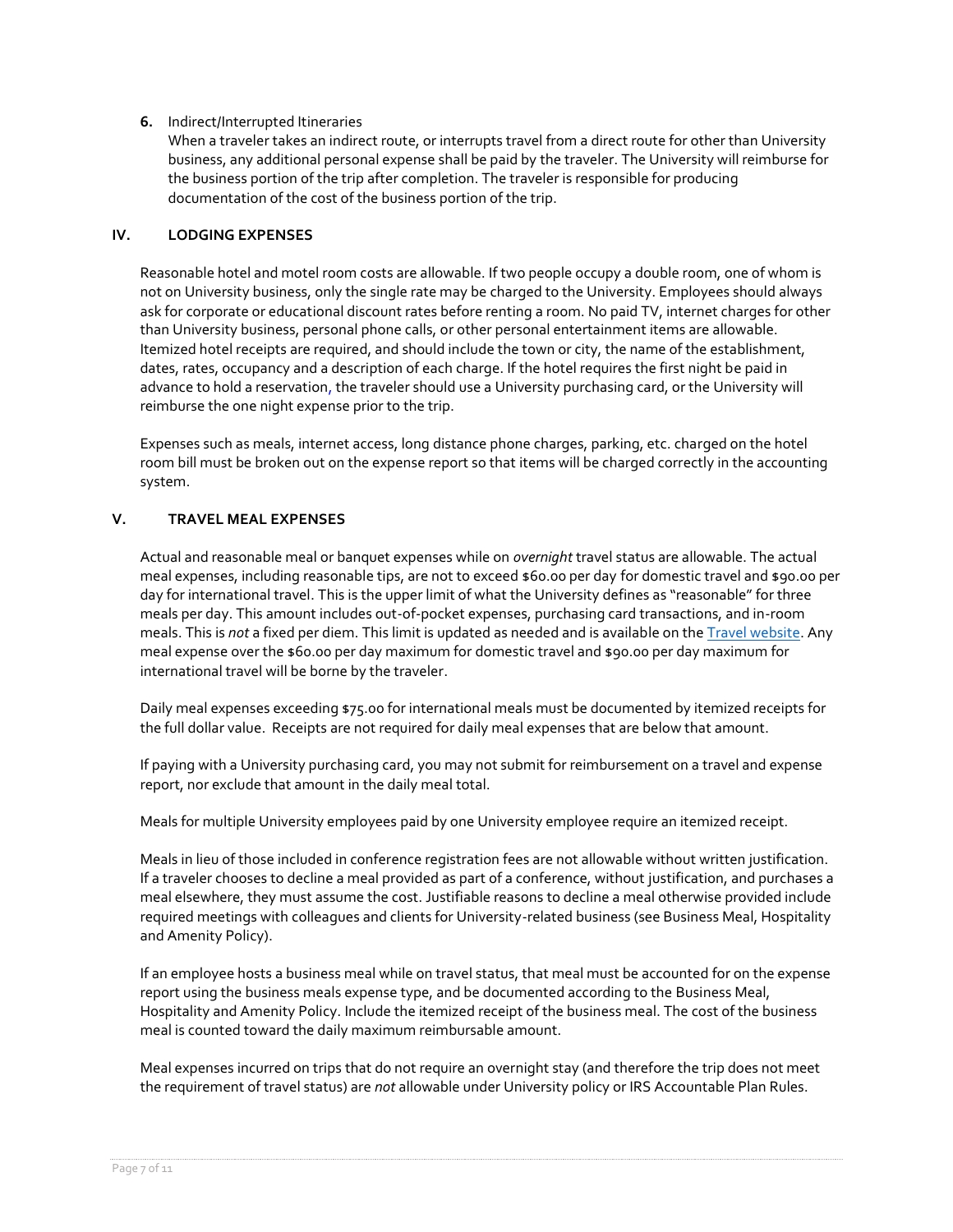Meal expenses for non- University business should be deducted from the total and will not be reimbursed.

Student/Group Meals: If the trip leader pays for all of the student meals, the itemized receipts, along with the student roster, must be included on the trip leader's expense report. If funds for meals are distributed to students, these meals are to be documented by a roster signed by the students at receipt of funds, and included with other items on the trip leader's expense report.

Student Athlete Meals: Meals for student athletes in conjunction with away-from-home competition may be provided in accordance with th[e NCAA Division I Manual.](https://www.ncaapublications.com/p-4630-2021-2022-ncaa-division-i-manual.aspx?CategoryID=0&SectionID=0&ManufacturerID=0&DistributorID=0&GenreID=0&VectorID=0&) The University may provide meals to studentathletes pursuant to those regulations. These meals are to be documented by a roster signed by the student athletes at receipt of funds, and included with other items on the coach's expense report. Similarly, if the coach pays for all of the student athlete meals, the itemized receipts, along with the team roster, will be included on the coach's expense report.

Groceries: Grocery purchases in lieu of meals during an extended trip are allowable. Grocery expenses should not average greater than the \$60.00 per day per person limit for domestic travel and \$90.00 per day per person limit for international travel. Personal items are not allowable. International grocery purchase exceeding \$75.00 must be documented with itemized receipts. Include a roster of travelers if traveling with a group.

## **VI. OTHER NON-PERSONAL EXPENSES**

Other incidental travel expenses paid directly by the traveler may be allowable and be reimbursed on the Travel Expense form.

- **1.** Any expense being reimbursed, whether for travel or not, must be made in the most economical manner; must have a clear business purpose; and must not include Vermont State sales tax.
- **2.** Telephone Calls and Internet Charges

Reimbursable phone and internet expenses are limited to University business. Personal phone calls are not allowable. Placing long distance telephone calls from hotels can be very expensive. There are many types of phone cards available for purchase. Look for phone cards that do not expire. Additional phone/internet expenses for University business due to foreign travel will be reimbursed.

**3.** Alcoholic Beverages

Purchase of alcoholic beverages is *not an allowable expense and will not be reimbursed*. Alcohol consumed during a *business meal* while on travel status must be pre-approved and accounted for based on the [Business Meal, Hospitality](https://www.uvm.edu/sites/default/files/UVM-Policies/policies/businessmeals.pdf) and Amenity Policy.

#### **4.** Other Unallowable Expenses

All personal expenses such as laundry, dry cleaning, pressing, valet services, hotel spa or fitness center, paid television, toiletries, child care, miscellaneous reading materials, guest travel, etc. are not allowable.

- **5.** Travel Insurance
	- **a.** It is not necessary to complete a Travel Authorization or Cash Advance to be covered by the University's travel accident insurance. See [Risk Management](https://www.uvm.edu/riskmanagement/general-university-insurance-protection) for additional information.
	- **b.** Trip cancellation insurance for international travel and group travel is permissible.
	- **c.** Employee Please refer to th[e Travel Accident Insurance policy.](https://www.uvm.edu/sites/default/files/UVM-Policies/policies/accins.pdf) The University of Vermont carries an Accidental Death and Dismemberment policy on employees and trustees who travel on University business.
	- **d.** Personal Vehicle The owner of the vehicle is responsible for automobile liability coverage. The University's insurance does not apply to privately owned automobiles.
	- **e.** Rental Vehicle Please refer to the [Automobile Rental Policy and Procedures,](https://www.uvm.edu/sites/default/files/UVM-Policies/policies/autorent.pdf) which provide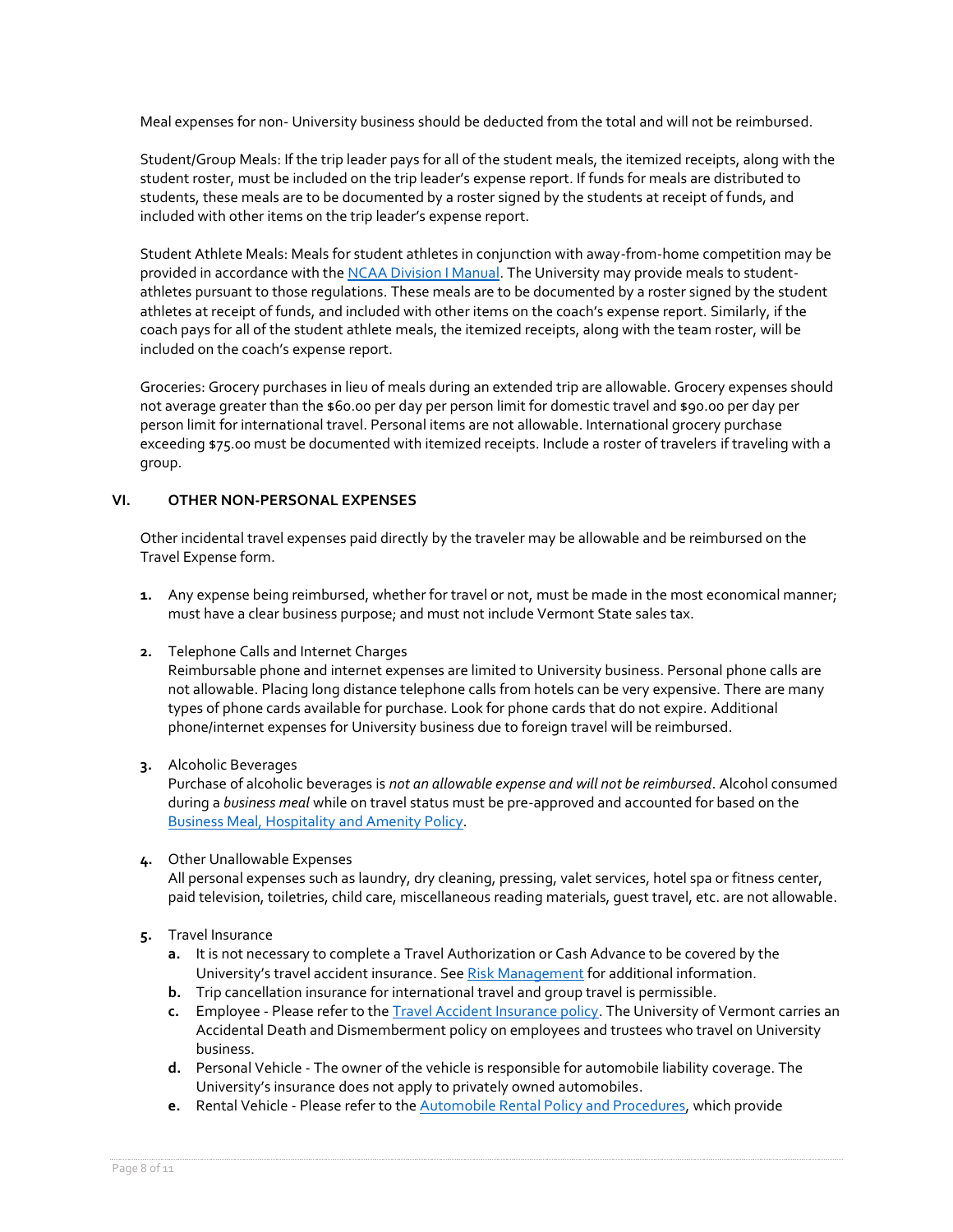information on both short-term and long-term automobile renting, guidelines on automobile insurance, and advice on what to do in the event of an accident.

**6.** Gratuities

Gratuities for meals must be limited to 15% – 20% of pretax amount and will not be reimbursed for a greater amount. Gratuities for taxi or bellhop help with baggage of \$1.00 to \$2.00 per bag are common, which do not require receipts. Housekeeping gratuities average \$2.00 to \$3.00 per day, which do not require receipts. The University will reimburse up to \$10.00 per day for incidental expenses without receipts such as gratuities for taxi or bellhop, and housekeeping.

## **VII. INTERNATIONAL TRAVEL**

The University requires an approved travel authorization in PeopleSoft for all international travel.

- **1.** The University has a contract wit[h International SOS](http://www.uvm.edu/oie/health_safety) (SOS) to provide worldwide assistance and evacuation services for all study, working, and research travel abroad to UVM employees and students participating in UVM-Authorized & Sponsored travel. The services provided by International SOS range from telephone advice and referrals to full-scale evacuation by private air ambulance. The SOS network of multilingual specialists operates 24 hours a day, 365 days a year from SOS Alarm Centers around the world. Your SOS membership, provided by the University, protects you, as a UVM employee or student, against a variety of difficulties that could arise while you are abroad. The coverage is designed to supplement the policies, procedures and support, which University already has in place.
- **2.** Currency conversion

For a trip lasting seven days or less, obtaining a currency conversion rate needs to be done only once. For trips lasting longer than seven days, obtain a currency conversion rate at the start of each new week of travel.

- **3.** Carrying cash abroad Every effort should be made to prepay foreign expenses with purchasing card and purchase orders. It is advisable to prepay expenditures to reduce the need for carrying large amounts of cash.
- **4.** Other international travel expenses

Expenses related to passports are the responsibility of the traveler and are not allowable by the University. In some cases, visas, medical examinations and/or immunizations may be reimbursable if related to job assignment.

## **VIII. SANCTIONS**

Unreasonable expenses or expenses that are not in compliance with this policy will be denied. Employees may be subject to disciplinary action for noncompliance. Supervisors will be held accountable for approving noncompliant expense reports.

The University reserves the right to deduct delinquent cash advances from the traveler's paycheck if outstanding longer than thirty (30) days after completion of the trip. The University reserves the right to seek reimbursement through a student account for delinquent travel cash advances for graduate students.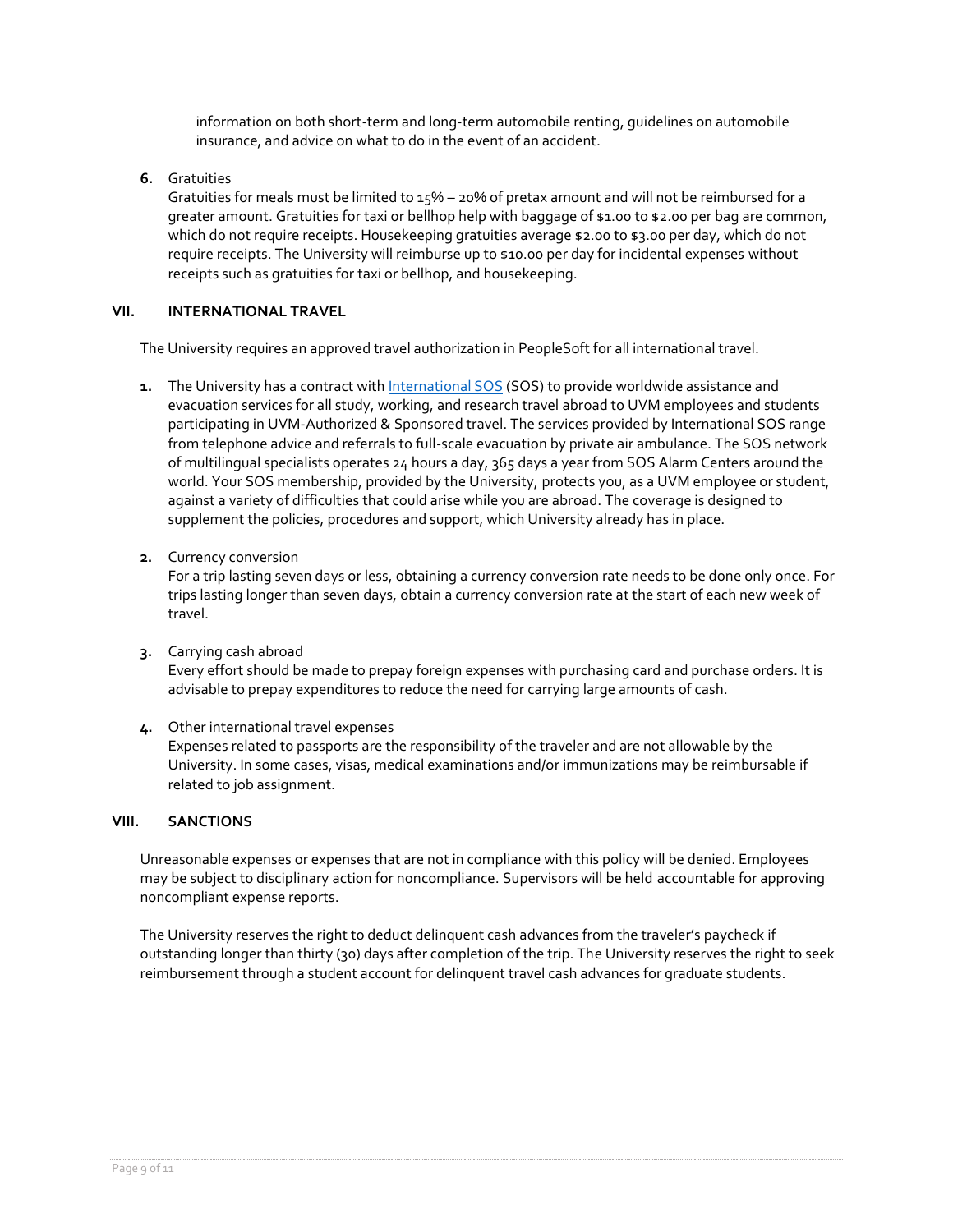# **Contacts**

**Questions concerning the daily operational interpretation of this policy should be directed to the following (in accordance with the policy elaboration and procedures):**

| Title(s)/Department(s):                  | <b>Contact Information:</b>         |  |
|------------------------------------------|-------------------------------------|--|
| Disbursement Center                      | disburse@uvm.edu or purcard@uvm.edu |  |
|                                          | (802) 656-4192                      |  |
| <b>Purchasing Services</b>               | purchasing@uvm.edu                  |  |
| (for questions about automobile rentals) | (802) 656-6610                      |  |

# Forms/Flowcharts/Diagrams

- [Check Request Form -](https://www.uvm.edu/sites/default/files/Division-of-Finance/Forms/checkrequestsingle.xlsx) Single
- [Check Request Form -](https://www.uvm.edu/sites/default/files/Division-of-Finance/Forms/checkrequestmulti.xlsx) Multiple
- [Employee vs. Independent Contractor Determination Form](https://www.uvm.edu/finance/forms/employee-vs-independent-contractor-determination-form)
- [Request for Payment of a Scholarship or Award to a Student Form](https://www.uvm.edu/studentfinancialservices/paymentstostudents)
- Travel and Expense, Travel Authorization, and Cash Advance forms are available online in PeopleSoft [Financials](https://erp.w3.uvm.edu/)
- [PeopleSoft Finance Training Manuals](https://www.uvm.edu/finance/user-guides)

# Related Documents/Policies

- [Additional Travel Information/Guidance](https://www.uvm.edu/finance/travel)
- [Automobile Rental University Operating Procedure](https://www.uvm.edu/sites/default/files/UVM-Policies/policies/autorent.pdf)
- [Business Meal, Hospitality and Amenity Policy](https://www.uvm.edu/sites/default/files/UVM-Policies/policies/businessmeals.pdf)
- [Cell Phone Guidelines](https://www.uvm.edu/finance/cellphones)
- [Driver Safety and Motor Vehicle Use Policy](https://www.uvm.edu/sites/default/files/UVM-Policies/policies/driversafety.pdf)
- [Employee vs. Independent Contractor Policy](https://www.uvm.edu/sites/default/files/UVM-Policies/policies/indcontract.pdf)
- [Fly America Act Guidance](https://www.uvm.edu/spa/fly-america-act-and-international-travel-guidance)
- [International Travel Preparation Checklist](https://www.uvm.edu/sites/default/files/Division-of-Finance/travel/Intrntl_travel_checklist.pdf)
- [Payments to Foreign Nationals and Entities](https://www.uvm.edu/sites/default/files/UVM-Policies/policies/nonresidentaliens.pdf)
- [Payment to Students Policy](https://www.uvm.edu/sites/default/files/UVM-Policies/policies/payments2stu.pdf)
- [Relocation Procedure](https://www.uvm.edu/sites/default/files/UVM-Policies/policies/relocation.pdf)
- [Study Abroad Guidelines](https://www.uvm.edu/riskmanagement/travel-safety)
- [Travel Procedure Mini-Manual](https://www.uvm.edu/finance/user-guides)
- **[Travel Accident Insurance Policy](https://www.uvm.edu/sites/default/files/UVM-Policies/policies/accins.pdf)**
- [Travel FAQs](https://www.uvm.edu/finance/travel-faqs)
- [Travel Safety Guidelines](https://www.uvm.edu/riskmanagement/travel-safety)  Risk Management
- [Travel Health and Safety Information](http://www.uvm.edu/oie/health_safety)  Office of International Education
- [Vehicle Rental Contract Information](https://www.uvm.edu/finance/purchasing-methods)

## Regulatory References/Citations

• IRS Publication 463 - [Travel, Entertainment, Gift and Car Expenses](http://www.irs.gov/publications/p463/ch01.html)

# Training/Education

Training will be provided on an as-needed basis as determined by the Approval Authority or the Responsible Official.